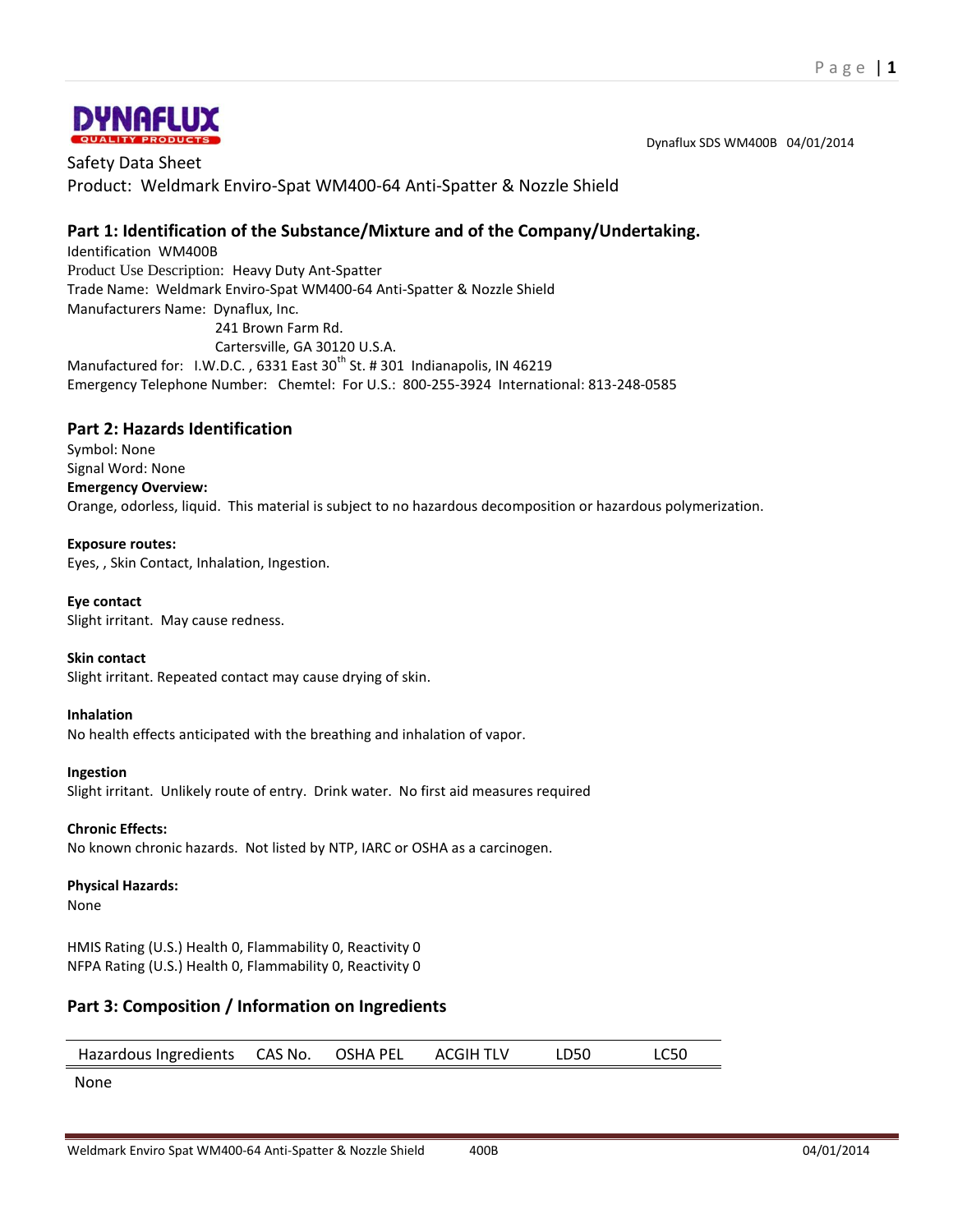### **Part 4: First Aid Measures GHS: Subcategory 2B**

**Eyes**

Check for and remove any contact lenses. Flush with water for 15 minutes. Seek medical attention if irritation continues. **Skin**

After contact with skin, wash immediately with plenty of water. If irritation persists, seek medical attention.

**Inhalation**

Not Applicable. No health effects associated with inhalation.

#### **Ingestion:**

If swallowed do not induce vomiting. Seek immediate medical attention.

# **Part 5: Fire Fighting Measures**

**Flammability Classification:** Non-flammable. **Means of Extinction:** Use NFPA Class B extinguishers, CO2 or dry chemical. **Fire Fighting Instructions/Equipment**: Wear self-contained breathing apparatus pressure demand. **Flash Points:** None **Auto-Ignition Temperature:** Not Applicable. **Hazardous Combustion Products**: Not Applicable.

# **Part 6: Accidental Release Measures**

#### **Small spill cleanup:**

Collect all spilled material (absorb with inert material) and place in a waste container. Seal and label the container as waste. Dispose of in accordance with local, state and federal regulations. Keep out of reach of children.

## **Part 7: Handling and Storage**

### **Handling**

Do not get in eyes, on skin or on clothing. Do not breathe dust. Keep container closed. Promptly clean up spills. Wash thoroughly after handling.

### **Storage**

Store at temperatures below 150°F (65°C) and avoid freezing. . Keep container tightly closed. Do not incinerate containers.

## **Part 8: Exposure Controls / Personal Protection**

**Engineering Controls:** Use with adequate ventilation. **Skin Protection:** Wear protective clothing and gloves for repeated exposure. **Eye Protection:** Wear chemical goggles.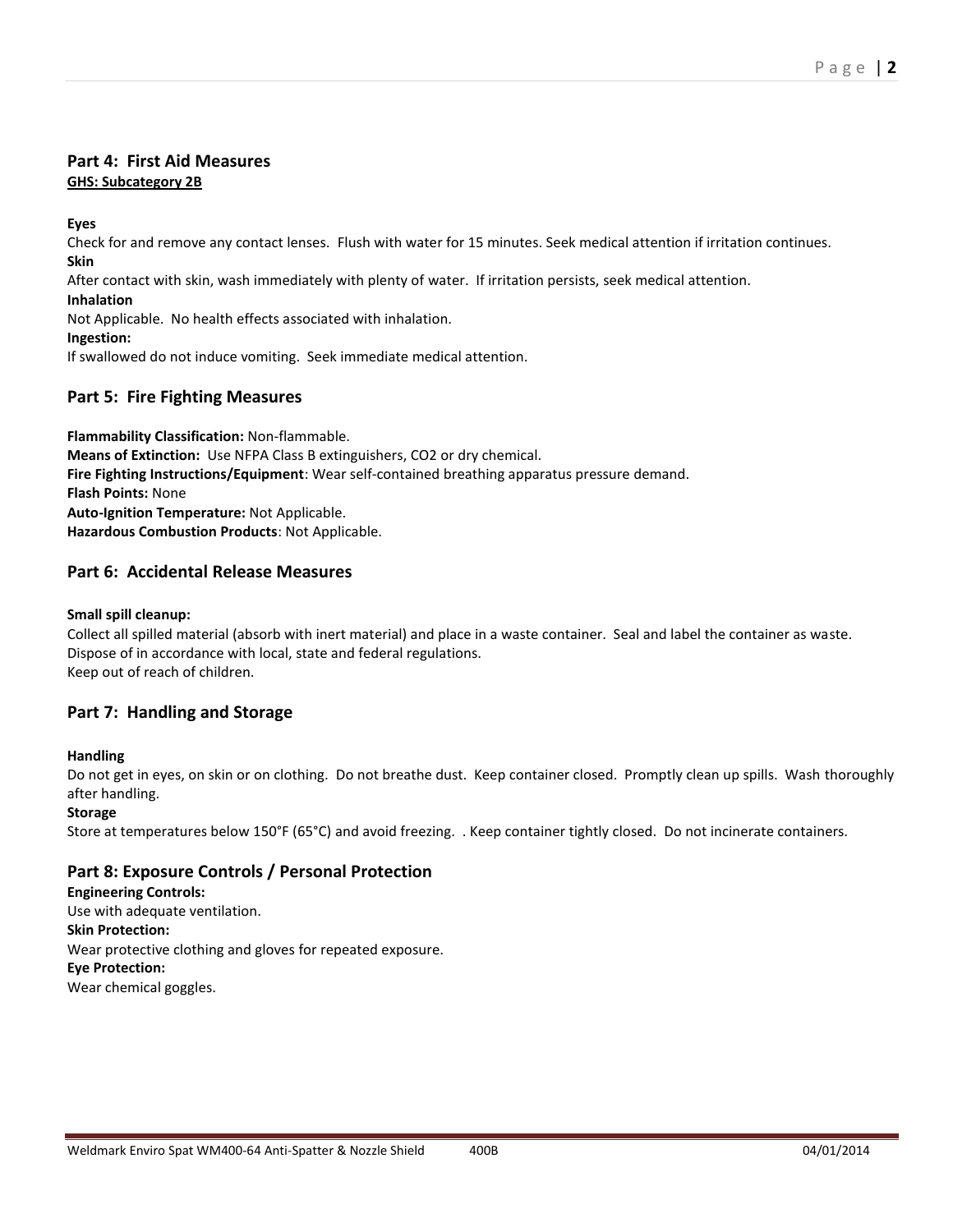Continued

## **Part 9: Physical and Chemical Properties**

| <b>Physical State:</b>      | Liquid                            |
|-----------------------------|-----------------------------------|
| <b>Odor and Appearance:</b> | Orange liquid, odorless           |
| Specific Gravity (H20=1):   | 1.00 (8.34 lbs./gal)              |
| pH:                         | Not Available                     |
| <b>Boiling Point:</b>       | $212^{\circ}F$                    |
| <b>Freeze Point:</b>        | Not Available                     |
| <b>Vapor Pressure:</b>      | (mm Hg and Temp): 17.6mm Hg @20°C |
| <b>Vapor Density:</b>       | Not Available                     |
| <b>Volatility:</b>          | Not Available                     |
| <b>Density</b>              | Not Available                     |
| <b>Solubility in water:</b> | Complete                          |
| VOC's                       | 3.18%                             |

#### **Part 10: Stability and Reactivity**

**Stability** Stable

**Conditions to avoid** None Known

**Polymerization** Will not occur**.**

## **Part 11. Toxicological Information**

**Routes of Entry: Eye contact. Skin contact. Toxicity to Animals:** LD50: Not Available. LC50: Not Available. **Carcinogenicity:** No ingredients known to be carcinogens. **Reproductive Toxicity:** Not Applicable **Teratogenicity:** No effects determined. **Mutagenicity:** No effects determined.

## **Part 12. Ecological Information**

**Acute Data:** This product has not been tested for environmental effects.

## **Part 13. Disposal Considerations**

**Disposal Method:** dispose in accordance with federal, state and local regulations.